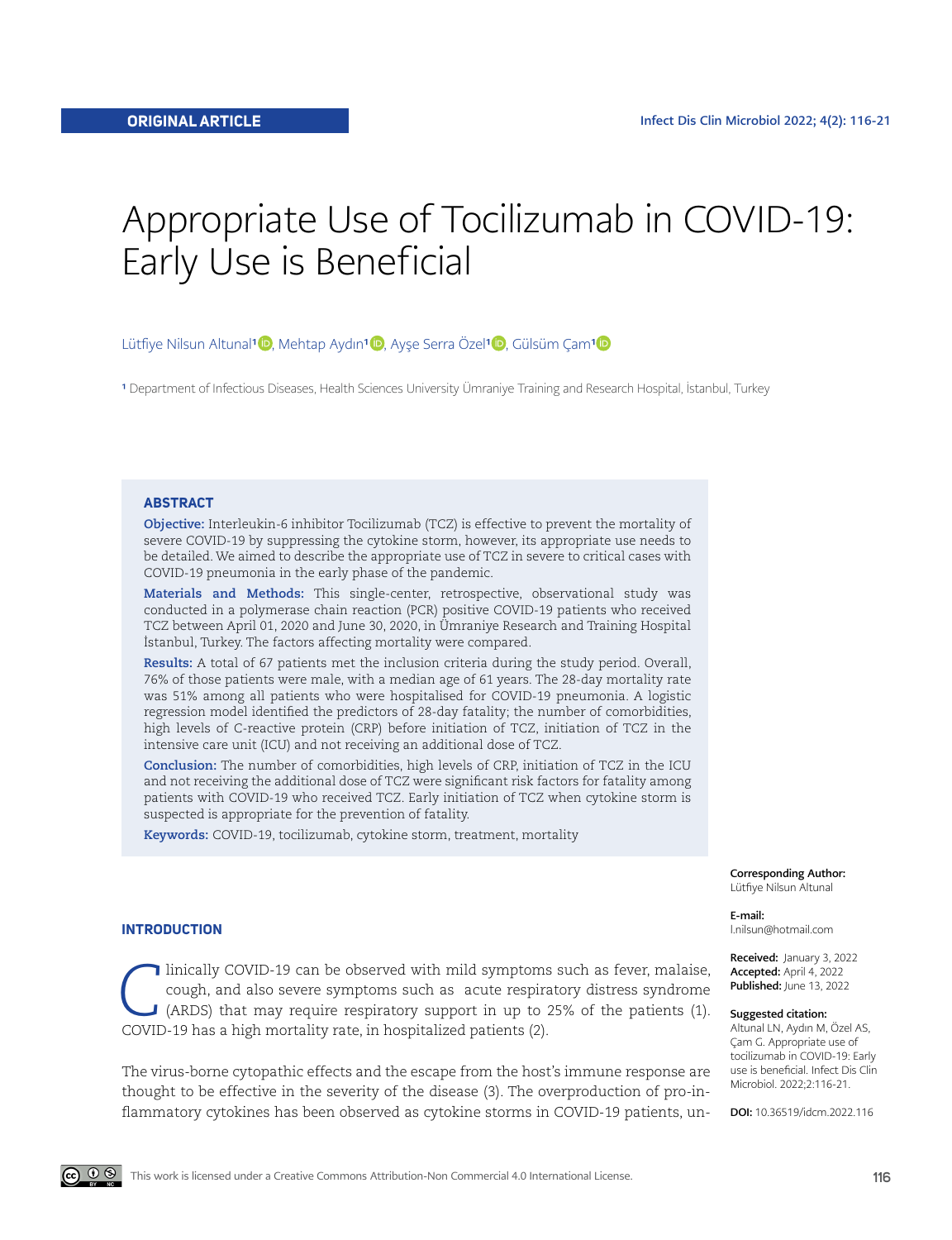dergoing a severe clinical course (4). COVID-19-related multiple-organ failure and ARDS are accepted as the results of cytokine storms. Suppressing the cytokine storm is beneficial for COVID-19 patients. TCZ is a monoclonal antibody that blocks specifically Interleukin 6 (IL-6), which takes a major role in this inflammatory response (3). In recent studies, TCZ was shown to be effective in COVID-19 (5-7). In June 2021 the U.S. Food and Drug Administration (FDA) issued an emergency use authorization for TCZ for the treatment of hospitalized patients who are receiving systemic corticosteroids and require supplemental oxygen.

We aimed to describe the appropriate use of TCZ in severe to critical cases with COVID-19 pneumonia in the early phase of the pandemic.

## **MATERIALS AND METHODS**

This single center, retrospective, observational study was conducted among the patients with COVID-19 who were hospitalized and received TCZ between April 01, 2020, and June 30, 2020, in Health Sciences University Ümraniye Research and Training Hospital İstanbul, Turkey. All the patients were treated according to the national COVID-19 treatment guideline. During the study period, the standard treatment suggested by the Ministry of Health of Turkey included hydroxychloroquine and/or favipiravir (8).

TCZ was administered to the patient when the cytokine storm was suspected. The need for oxygen supply, radiological worsening, increased levels of C-reactive protein (CRP), lactate dehydrogenase

#### **HIGHLIGHTS**

- Among severe Covid-19 patients, early use of tocilizumab before the ICU had a good impact on clinical response.
- A second dose of tocilizumab given to patients who had progressive respiratory worsening proved to be effective.
- CRP levels should be considered as an important parameter in deciding to give tocilizumab.

(LDH), ferritin, D-dimer and lymphopenia were the predictors for cytokine storms according to Chinese guidelines. (9). The initial dose of TCZ was 8mg/kg. If the first dose was ineffective, one more dose was given at least 12h later (9).

We included patients who were 18 years of age or older with positive SARS-CoV-2 polymerase chain reaction (PCR) in nasopharyngeal swab samples. We obtained the demographic characteristics, comorbidities, clinical characteristics of the infection, and patients' 28th day mortality data from the medical records of the hospitalised patients, and then through direct phone calls after their discharge.

Severe patients met any of the following criteria: 1) Respiratory rate  $\geq$  30 breaths/min; 2) SpO2  $\leq$ 93% while breathing room air; 3) PaO2/FiO2 ≤ 300 mmHg. A critical case additionally met at least one of the following criteria: 1) Respiratory failure requiring mechanical ventilation; (2) Shock; (3) Combined with other organ failures, need to be admitted to intensive care unit (ICU) (8).

Patients who needed to be referred to an external center at the time of admission, transferred from an external ICU to our hospital, individuals <18 years of age, COVID PCR negative patients and patients who died within the first 48 hours of hospitalization were excluded from the study.

The ethics committee of the Health Sciences University of Turkey, Ümraniye Research and Training Hospital approved the study on April 27, 2020, with the decision number 140.

#### Statistical Analysis

Categorical data were compared by using the chi-square test. For a continuous variable, the Kruskal-Wallis test was used. For the predictors of 28-day fatality, logistic regression was performed. Gender, age, number of comorbidities, lymphocyte count, CRP value, initiation of TCZ in the ICU, and an additional dose of TCZ were included in the multivariate model. STATA V.15.0 (Stata Corporation, College Station) was used for statistical analysis and statistical significance was set as *p*<0.05.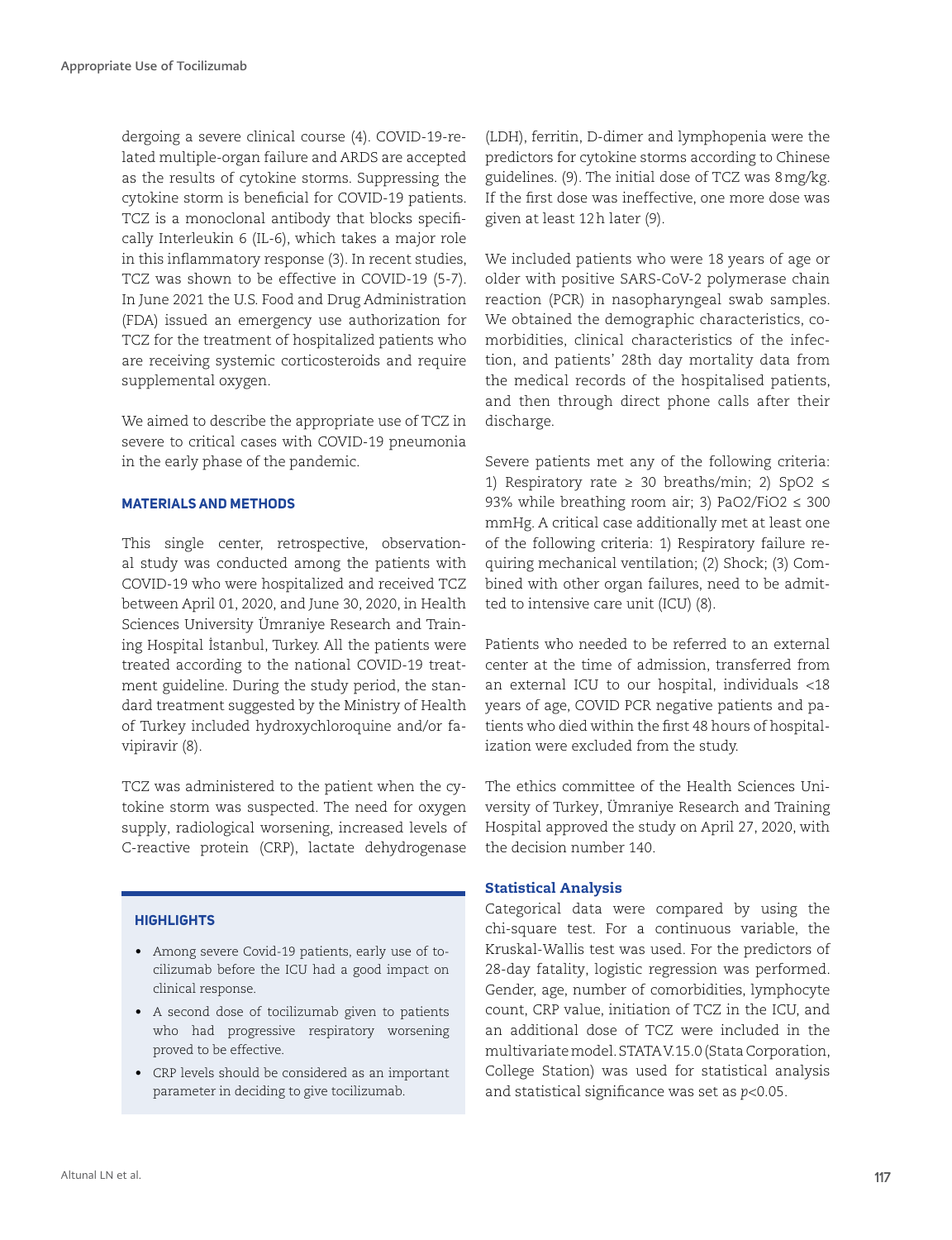**Table 1.** Characteristics of the patients.

|                                                         | <b>Survived</b><br>$n=33$ (%) | Fatal<br>$n=34$ (%) | p       |  |  |  |  |  |
|---------------------------------------------------------|-------------------------------|---------------------|---------|--|--|--|--|--|
| Gender                                                  |                               |                     |         |  |  |  |  |  |
| Female                                                  | 8(24)                         | 8(24)               | 0.945   |  |  |  |  |  |
| Male                                                    | 25(76)                        | 26(76)              |         |  |  |  |  |  |
| Mean age                                                | 59.3 (SD: 12.6)               | 63.4 (SD: 12.2)     | 0.181   |  |  |  |  |  |
| <b>Comorbidities</b>                                    |                               |                     |         |  |  |  |  |  |
| Hypertension                                            | 13 (39.3)                     | 17 (50)             | 0.383   |  |  |  |  |  |
| Diabetes mellitus                                       | 11(33.3)                      | 10(29.4)            | 0.729   |  |  |  |  |  |
| Chronic artery disease                                  | 3(9)                          | 8(23.5)             | 0.111   |  |  |  |  |  |
| Chronic renal failure                                   | 1(3)                          | 3(8.8)              | 0.317   |  |  |  |  |  |
| Chronic obstructive pulmonary disease                   | 5(15.1)                       | 6(17.6)             | 0.783   |  |  |  |  |  |
| Immunosuppression                                       | 4(12.1)                       | 4(11.7)             | 0.964   |  |  |  |  |  |
| Number of comorbidities (n≥3)                           | 3(9)                          | 11(32.3)            | 0.019   |  |  |  |  |  |
| CRP* (mg/dl), Median (min-max)                          | 15.2 (1.8-33)                 | 18.6 (6.8-33.6)     | 0.171   |  |  |  |  |  |
| Lymphocyte** (103/uL), Median (min-max)                 | 680 (220-3120)                | 535 (230-5800)      | 0.045   |  |  |  |  |  |
| Ferritin* (ng/ml), Median (min-max)                     | 1068 (304-8806)               | 1616 (230-10,264)   | 0.436   |  |  |  |  |  |
| Fibrinogen* (mg/dL), Median (min-max)                   | 702 (329-1157)                | 701 (310-1178)      | 0.935   |  |  |  |  |  |
| D-dimer* (ng/ml), Median (min-max)                      | 1520 (520-10,000)             | 1646 (402-13,910)   | 0.2     |  |  |  |  |  |
| Duration from the onset of symptoms to the start of TCZ | 11.9 (SD: 5.7)                | 12.6 (SD: 5.3)      | 0.633   |  |  |  |  |  |
| Initiation of TCZ in intensive care unit                | 18(55)                        | 30 (88)             | 0.002   |  |  |  |  |  |
| <b>Intubated patients</b>                               | 2(6)                          | 25(74)              | < 0.001 |  |  |  |  |  |
| <b>Additional dose of TCZ</b>                           | 21(64)                        | 11(32)              | 0.01    |  |  |  |  |  |

SD: Standard deviation, CRP: C-reaktive protein, TCZ: Tocilizumab, \* Maximum before tocilizumab, \*\* Minimum before tocilizumab

### **Table 2.** Predictors of 28-day fatality.

|                                             | Univariate analysis |               |          | <b>Multivariate analysis</b> |               |      |
|---------------------------------------------|---------------------|---------------|----------|------------------------------|---------------|------|
|                                             | <b>OR</b>           | 95% CI        | p        | <b>OR</b>                    | 95% CI        | p    |
| Female gender                               | 0.9                 | $0.31 - 2.95$ | 0.94     | 0.4                          | $0.08 - 2.01$ | 0.27 |
| Age                                         | 1                   | $0.98 - 1.06$ | 0.18     | $\mathbf{1}$                 | $0.98 - 1.1$  | 0.14 |
| Number of comorbidities ( $n \geq 3$ )      | 4.7                 | 1.19-19.15    | 0.02     | 7.3                          | 1.07-49.79    | 0.04 |
| Lymphocyte* (103/uL)                        | 1                   | $0.99 - 1$    | 0.9      | 0.99                         | $0.99 - 1$    | 0.38 |
| $CRP**$ (mg/dL),                            | 1.05                | $0.97 - 1.12$ | 0.17     | 1.1                          | $1 - 1.23$    | 0.03 |
| Initiation of TCZ in intensive<br>care unit | 6.2                 | 1.79-21.77    | $\Omega$ | 6.7                          | 1.43-32.18    | 0.01 |
| Additional dose of TCZ                      | 0.2                 | $0.09 - 0.75$ | 0.01     | 0.1                          | $0.05 - 0.7$  | 0.01 |

OR: Odds ratio, CI: Confidence interval, CRP: C-reaktive protein, TCZ: Tocilizumab, \* Minimum before tocilizumab, \*\*Maximum before tocilizumab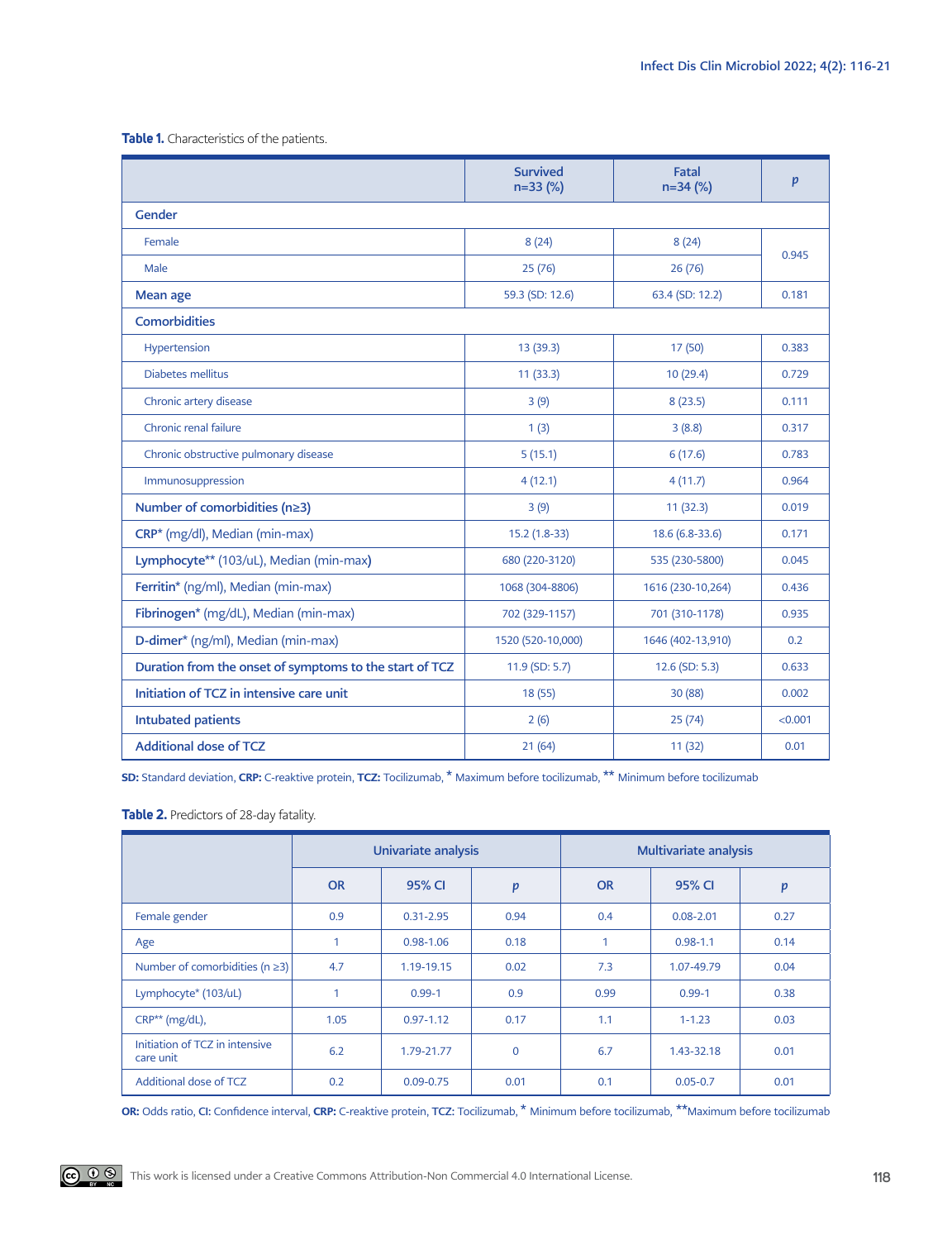#### **RESULTS**

Among the 67 patients included in this study, 51 (76%) were male, 16 (24%) were female, and the mean age was 61.35±12.4. At the time of admission to the hospital, 17 (25%) patients were classified as mild, 27 (40%) moderate, and 23 (35%) severe clinical classification. The most common comorbidity was hypertension (30; 44%) followed by diabetes mellitus (22; 33%), chronic artery disease (11; 16%) and chronic obstructive pulmonary disease (11; 16%). TCZ was initiated in 48 (72%) of the patients in the ICU. Twenty-seven (40%) of the patients were intubated when they received TCZ. An additional dose of TCZ was received for 33 (49%) of the patients. Among all patients, 34 (%51) had died in 28 days follow up.

The survived and fatal cases were compared. There was no difference in the gender, age, incidence of hypertension (39.3% versus 50%; *p*<0.383), diabetes mellitus (33.3% versus 29.4%; *p*<0.729), chronic artery disease (9% versus 23.5%; *p*<0.111), chronic renal failure (3% versus 8.8%; *p*<0.317), chronic obstructive pulmonary disease (15.1% versus 17.6 %; *p*<0.783), and immunosuppressive disease (12.1% versus 11.7%; *p*<0.964) between the survived and fatal groups (Table 1).

In the fatal group, the percentage of the number of comorbidities ≥3 (32.3% versus 9%; *p*<0.019), minimum lymphocyte count before initiation of TCZ ( 535 versus 680; *p*<0.045), initiation of TCZ in ICU (30 versus 18; *p*<0.02), initiation of TCZ while intubated (25 versus 2; *p*<0.001), and not receiving an additional dose of TCZ (11 versus 2; *p*<0.01) were significantly more commonly compared to survived group (Table 1).

There was no statistical difference in the maximum CRP count before initiation of TCZ (18.6 versus 15.2 (*p*<0.17), maximum ferritin count before initiation of TCZ (1616 versus 1068 (*p*<0.43), maximum fibrinogen count before initiation of TCZ (701 versus 702 (*p*<0.93), maximum D-Dimer count before initiation of TCZ (1646 versus 1520 (*p*<0.2), and duration from the onset of symptoms to the start of TCZ (12.6 versus 11.9 days (*p*<0.63) between the survived and fatal group (Table 1).

A logistic regression model identified four factors associated with 28-day fatality; ≥3 number of comorbidities (odds ratio [OR], 7.3; 95% confidence interval [CI], 1.07 to 49.79), high levels of CRP before initiation of TCZ (OR, 1.1; 95% CI, 1 to 1.23), initiation of TCZ in ICU (OR, 6.7; 95% CI, 1.43 to 32.18), and not receiving an additional dose of TCZ (OR, 0.1; 95% CI, 0.05 to 0.7) (Table 2).

### **DISCUSSION**

COVID-19 induced cytokine storms are thought to be a primary factor in the mortality of COVID-19 patients, and IL-6, the human body's own cytokine plays a key role in the COVID-19 induced cytokine storms. Recent studies have shown the efficacy of TCZ as an IL-6 inhibitor and it has been approved for emergency use authorization by the FDA.

In this study, we retrospectively observed 67 patients with severe and critical COVID-19 who received TCZ, 76% of our patients were male. The mean age was 61. Most of the patient was severely ill.

It was observed that older adults, males and patients having chronic comorbidities have a higher risk of death (10, 11). In a systematic review, the fatality of patients showed an association with comorbidity (12). In a nationwide population-based COVID-19 study, older age and multimorbidity were strongly associated with hospitalization and death (13). Similarly, we found that the number of comorbid diseases increased the 28-day fatality in multivariate analysis, but we did not find an association between age and gender.

In a recent randomized controlled trial, death from any cause by day 28 occurred in 10.4% of the patients in the TCZ group (7). Our mortality rate was found 51%. In our study, TCZ was initiated in 72% of the patients in the ICU and 40% were intubated. In early of pandemic, insufficient data on the efficacy and safety of TCZ, it was commonly used in ICU, where most of the cases were intubated. Our high rate of fatality could be associated with the high rate of use of TCZ in the ICU.

Keske et al. reported that earlier use of TCZ in COVID-19 infection was beneficial for survival,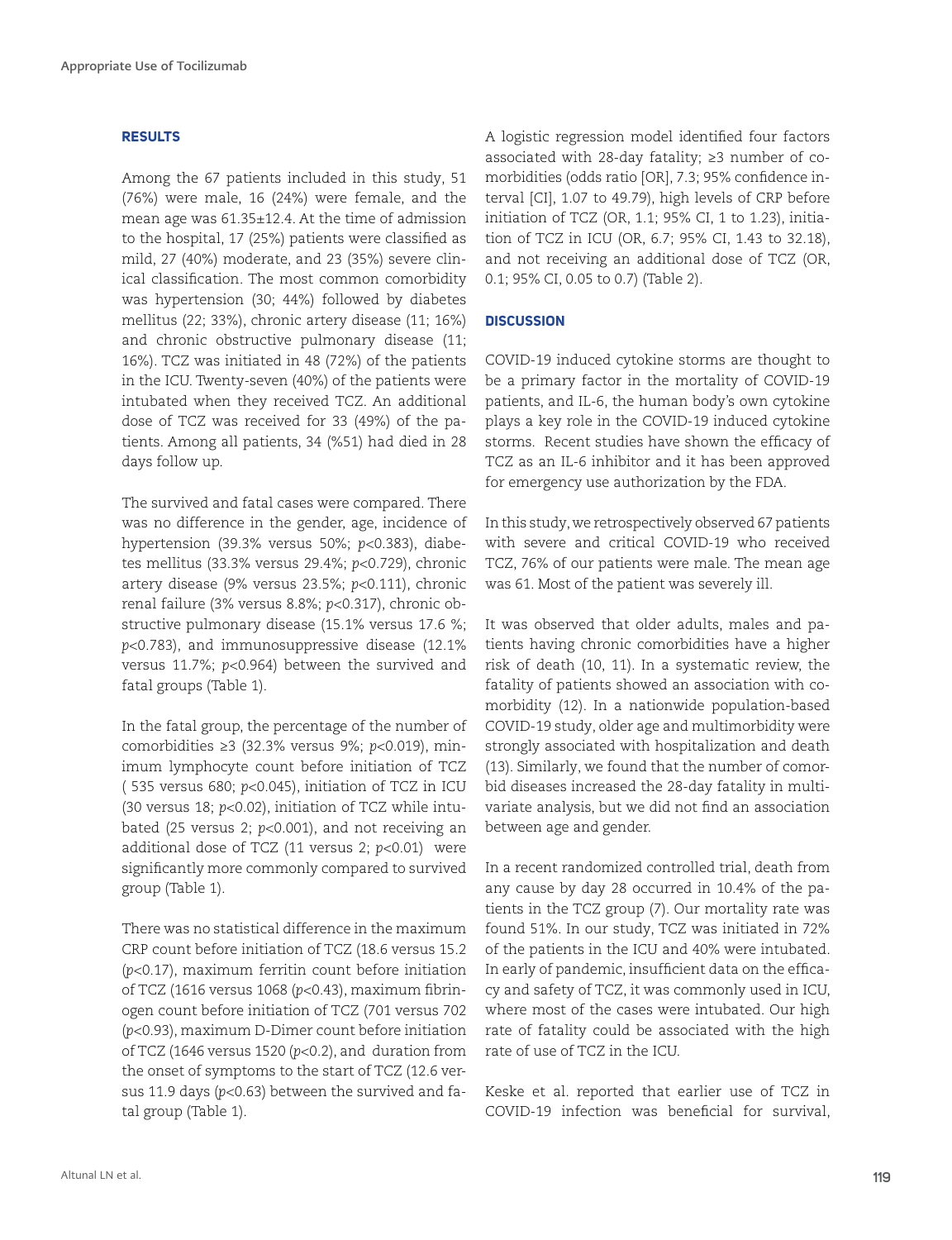length of hospitalization and duration of oxygen support (14). In our study, among all patients, 55% of survivors received TCZ on the ward, 6% intubated, 12% of fatal received TCZ on the ward, and 74% intubated. The current study observed that administration of TCZ to the patient in the ICU was associated with mortality. Early initiation of TCZ when cytokine storm is suspected is effective on survival.

CRP is used as a biomarker to measure the clinical state of COVID-19 patients. It is associated with a hyperinflammatory response. Campochiaro et al. found that patients who received TCZ with the CRP levels beginning at 128 mg/L had positive clinical outcomes, and patients having CRP levels over 186mg/L were nonresponsive as well (15). We found that high levels of CRP before initiation of TCZ were associated with 28-day fatality in multivariate analysis. This study may help to identify the parameters for the target population who could benefit from TCZ.

Due to progressive respiratory worsening 32 patients were given additional doses of TCZ. In the multivariate analysis, not receiving additional doses of TCZ to the patients was associated with death. Luo et al. found a significant correlation between additional dose and positive clinical response (16).

Our research was a single-center observational study with a limited number of patients, in the early period of the pandemic, before the efficacy of TCZ was demonstrated by controlled randomized studies. TCZ was administered to the patient when the cytokine storm was suspected. We could not measure IL-6 levels, one of the most important pro-inflammatory cytokines. We examined the real-life data of patients who received TCZ in our hospital.

Our findings show that giving TCZ while the patient is still in the ward and before the ICU had a good impact on clinical response. A second dose of TCZ given to patients who had progressive respiratory worsening proved to be effective. This study will contribute to the appropriate use of TCZ in severe to critical cases with COVID-19 pneumonia.

**Ethical Approval:** The ethics committee of the Health Sciences University of Turkey, Ümraniye Research and Training Hospital approved the study on April 27, 2020, with the decision number 140.

**Informed Consent:** N.A.

**Peer-review:** Externally peer-reviewed

**Author Contributions:** Concept – L.N.A., M.A.; Design – A.S.Ö.; Supervision – M.A.; Materials – G.Ç.; Data Collection and/or

Processing – G.Ç., A.S.Ö.; Analysis and/or Interpretation – G.Ç., L.N.A.; Literature Review – L.N.A.; Writer – L.N.A., M.A.; Critical Reviews – M.A., A.S.Ö.

**Conflict of Interest:** The authors declare no conflict of interest.

**Financial Disclosure:** The authors declared that this study has received no financial support.

#### **REFERENCES**

- 1 Huang C, Wang Y, Li X, Ren L, Zhao J, Hu Y, et al. Clinical features of patients infected with 2019 novel coronavirus in Wuhan, China. Lancet. 2020;395(10223):497-506. [\[CrossRef\]](https://doi.org/10.1016/S0140-6736(20)30183-5)
- 2 Zhou F, Yu T, Du R, Fan G, Liu Y, Liu Z, et al. Clinical course and risk factors for mortality of adult inpatients with COVID-19 in Wuhan, China: a retrospective cohort study. The Lancet. 2020;395(10229):1054-62. [[CrossRef](https://doi.org/10.1016/S0140-6736(20)30566-3)]
- 3 Fu B, Xu X, Weil H. Why tocilizumab could be an effective treatment for severe COVID-19? J Transl Med. 2020;18(1):164. [\[CrossRef\]](https://doi.org/10.1002/jmv.26085)
- 4 [Zhu J, Pang J, Ji P, Zhong Z, Li H, Li B, et al. Elevated interleu](https://doi.org/10.1002/jmv.26085)[kin-6 is associated with severity of COVID-19: A meta-analysis.](https://doi.org/10.1002/jmv.26085)  [J Med Virol. 2021;93\(1\):35-37. \[CrossRef\]](https://doi.org/10.1002/jmv.26085)
- 5 RECOVERY Collaborative Group. Tocilizumab in patients admitted to hospital with COVID-19 (RECOVERY): a randomised, controlled, open-label, platform trial. Lancet. 2021;397(10285):1637-45. [\[CrossRef\]](https://doi.org/10.1016/S0140-6736(21)00676-0)
- 6 Stone JH, Frigault MJ, Serling-Boyd NJ, Fernandes AD, Harvey L, Foulkes AS, et al. Efficacy of tocilizumab in patients hospitalized with Covid-19. N Engl J Med. 2020;383(24):2333-44. [[CrossRef](https://doi.org/10.1056/NEJMoa2028836)]
- 7 Salama C, Han J, Yau L, Reiss WG, Kramer B, Neidhart JD, et al. Tocilizumab in patients hospitalized with Covid-19 pneumonia. N Engl J Med. 2021;7;384(1):20-30. [[CrossRef\]](https://doi.org/10.1056/NEJMoa2030340)
- 8 COVID-19 (SARS-CoV-2 Infection): Adult patient treatment [Internet]. Ministry of Health. (updated April 12, 2022; cited Janu-